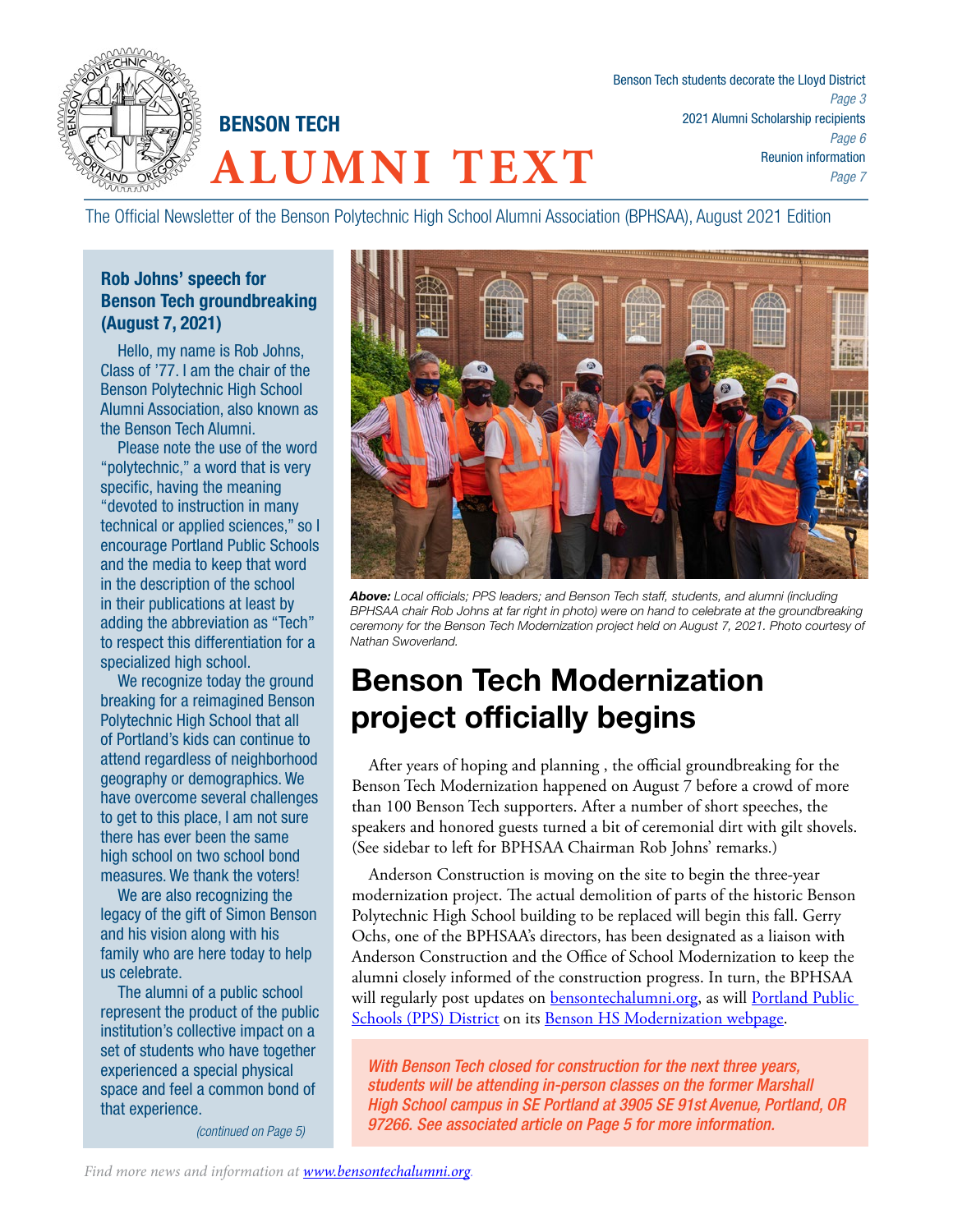# Benson Tech moves to Marshall campus temporarily

Benson Tech's 900+ students will begin the new 2021 school year on September 1st on the campus of what was formerly Marshall High School in southeast Portland. This location will be Benson Tech's interim home while the Benson campus on NE 12th Avenue is modernized over the next three years. At the time of publication, the State of Oregon's COVID-19 guidelines for the 2021- 2022 school year allow classes to be held in classrooms five days per week, with everyone wearing masks and all teachers, staff and volunteers being fully vaccinated.



*Above: New signage on the entrance of the former Marshall High School campus, which Benson Tech faculty and staff will call "home" for the next three years while the Benson Tech campus modernization project is under construction. Photo courtesy of Portland Public Schools/Curtis Wilson.*

Benson Tech's Principal Curtis Wilson expects about 265 incoming freshmen to join most of the returning 9th, 10th and 11th graders from this past school year. Benson Tech's staff of 75 includes 60 teachers, including a few new teachers coming aboard this upcoming school year (after five retired last June).

In its interim home, Benson Tech will continue all of its career technical education (CTE) programs, albeit in slightly less-spacious and equipped space. A special CTE Annex building is being constructed (adjacent to the main building) to accommodate Benson Tech's automotive, construction and geo-tech programs. It will be ready for use early in the fall semester.

Recognizing the overall disruption that the covid pandemic and comprehensive distance learning has had on students over the past year plus ,some special time and effort will be given this fall by teachers and staff to ease students back into a more normal school routine and classroom learning environment.

### **Athletics**

One of the plus aspects of Marshall is its own athletic fields with stands. Benson Tech intends to start the year competing in all of the Portland Interscholastic League (PIL) men and women sports except football. Football will remain in a "paused state" until fall 2024 when Benson Tech returns to its modernized building. During the three years at Marshall,a revitalized program will be carefully planned and developed.

Workouts for all of the fall sports began on August 16 with a good turnout of athletes.

Tentatively, this year's Homecoming on October 22nd will include both boys' soccer and girls' volleyball. The BPHSAA and the Benson Tech Boosters (for an update on the Boosters, see the article on Page 4) are working with the school to make it a very special event.

#### **Transportation Problem Resolved**

For Benson Tech, which draws students from all over the city, Marshall's less central location has created a potential transportation problem. Many students furthest from Marshall will have extra time-consuming trips on public transportation involving multiple transfers . Generally, PPS expects all high school students to use TriMet bus routes and/or the MAX light rail (or their own personal transportation). To facilitate the use of public transportation PPS has worked out with TriMet to get free student transit passes.

Recognizing the problem, PPS has divided the city into a Red Zone and Green Zone. Benson Tech students living in the Green Zone – essentially the Franklin and Cleveland and most of Grant High School areas ("clusters") will continue using public transportation with their free student transit passes

The Red Zone is essentially the rest of Portland, i.e., Roosevelt, Jefferson, McDaniel (formerly Madison ), Lincoln, and Ida B Wells (formerly Wilson) high schoos and part of the Grant High School areas. These are areas that have less direct public transportation options to the Marshall campus.

Benson Tech students living in the Red Zone will be able to catch "yellow school buses" at a number of PPS schools within that zone at a specific time to take then directly to and from Marshall. For Benson Tech students involved in extracurricular activities, there will be a "later" bus that will take them to a safe TriMet bus stop close to their homes.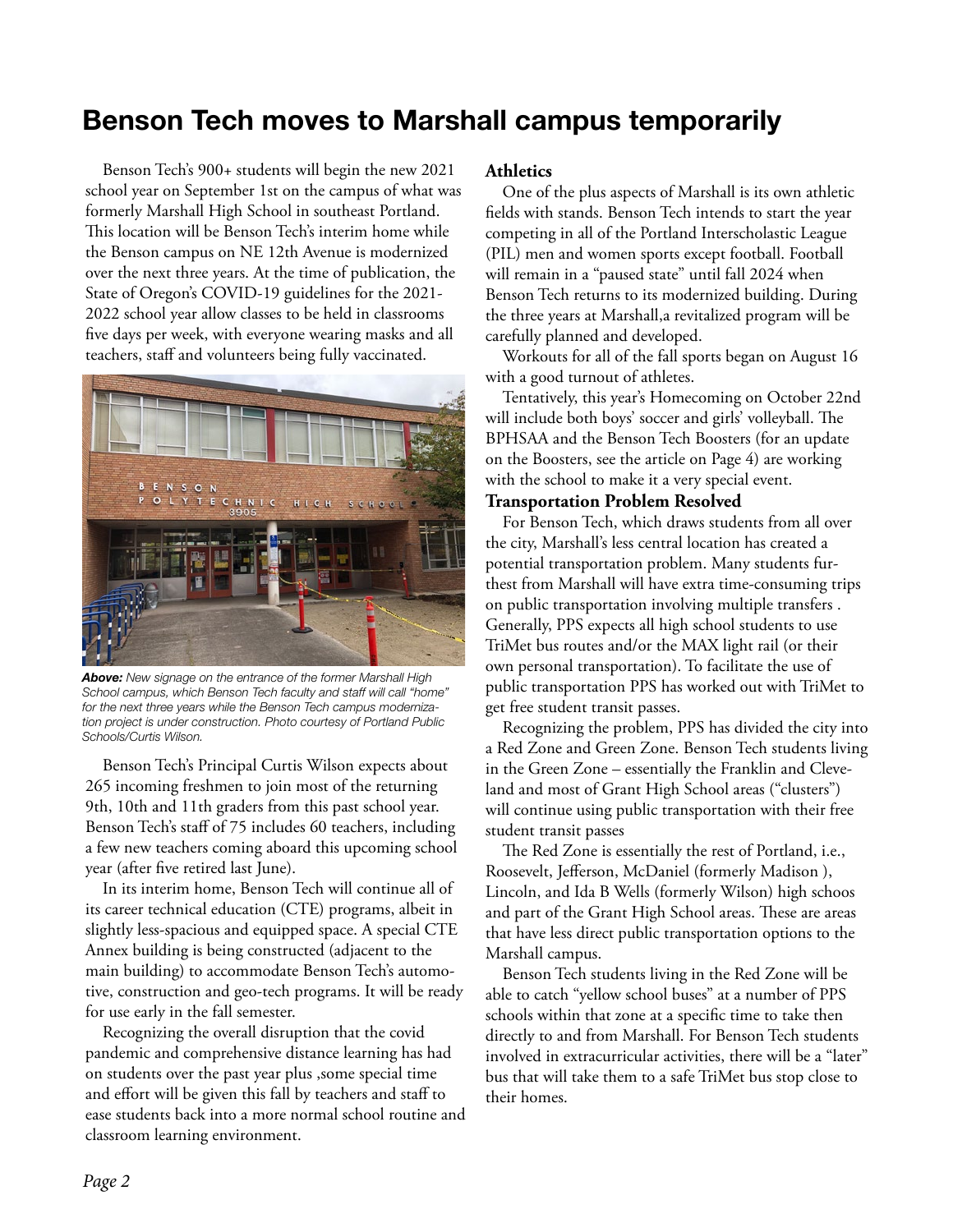

## Benson Tech design students help decorate the NE Lloyd District

Seniors from Benson Tech's Media Design 4 class developed designs to be used on new garbage cans being installed through the Lloyd District. With support from a Benson industry partner (Instrument Design) the student met with [GoLloyd.org's](http://www.golloyd.org/) project managers, established client and user needs, worked to specs, and were paid, The work was featured on KOIN 6 and on the [Go Lloyd blog.](http://www.golloyd.org/blog-1/2020/6/7more-garbage-cans-in-lloyd)

Another example of truly work-based learning that Benson Tech is known for.

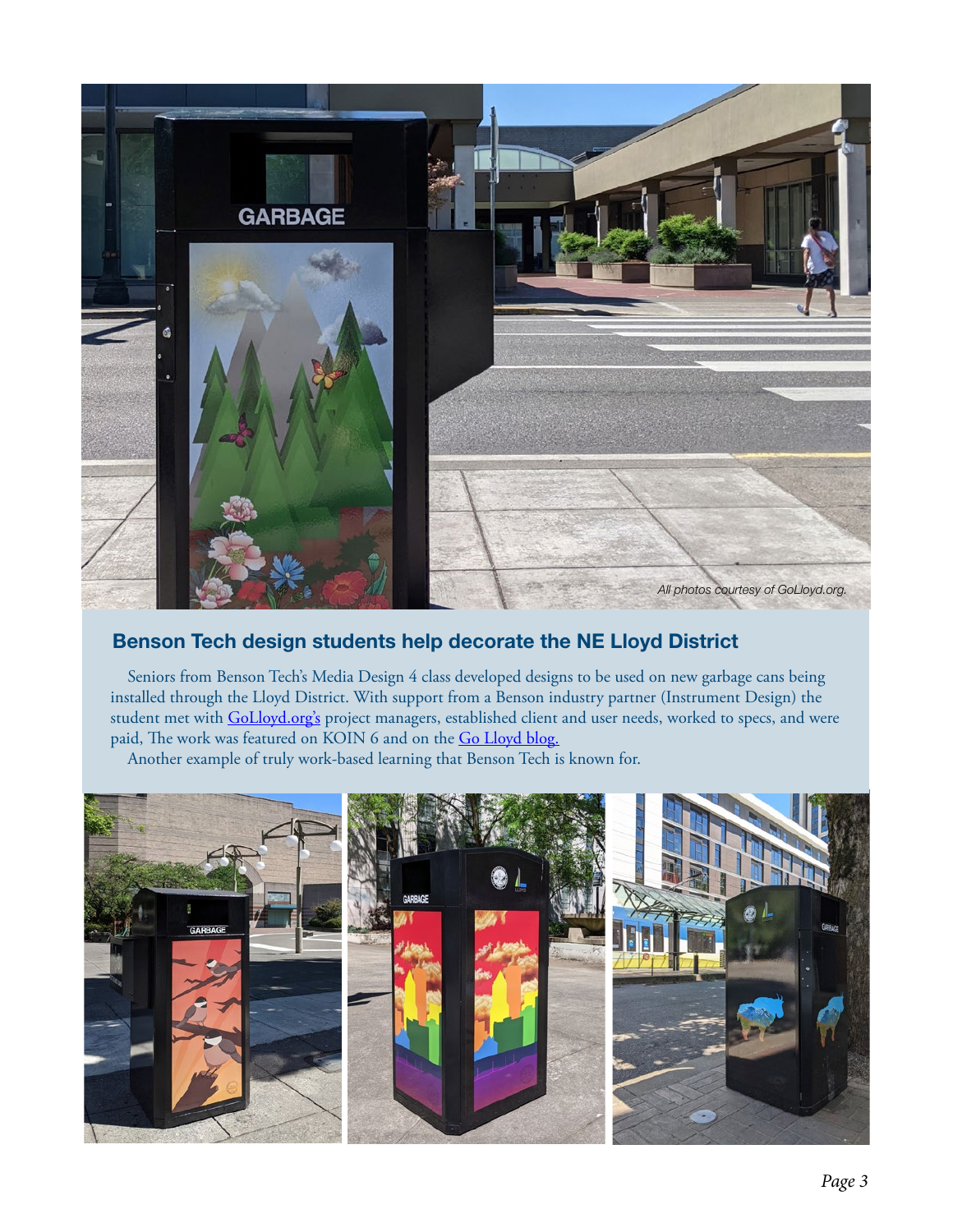# News from Benson Tech Boosters

*By Benson Tech Boosters Lisa Yanase, Director, Amber Johnson, Community Liaison; and Elizabeth O'Malley, School Liaison,* 

The Benson Tech Boosters' "Ready, Set, Go" Spring Fundraiser was a Tremendous Success thanks to your support!

Thanks to the generosity of Benson Tech alumni Ken Bakke; the Class of 1977; and many more wonderful alumni, teachers, and parents, we were able to double our original goal of \$5,000 and raise over \$10,000 to support our school teams.

Every team received support (based on the number of student athletes). Your support will position Benson Tech student athletes and teams for success at the Marshall campus when school and games return in September 2021.

### **Banner Sponsorship Opportunities**

Benson's temporary relocation to the Marshall Campus provides us with improved athletic fields and gym space to show our Benson Tech pride through banner sponsorships.

We currently have two options for vinyl banners to be displayed throughout the year for the community to see.

**• 3 x 5 Banner Sponsorship Level: \$400** (Keep the banner



A CHALLENGE FROM BENSON TECH'S CLASS OF 1977

The Class of 1977 intends to acquire though the Benson Tech Boosters a large banner to be displayed at athletic events to show our support of Benson Tech and its athletes. We challenge other classes to do the same! Contact Amber at [bensontechboosters@gmail.com](mailto:bensontechboosters%40gmail.com?subject=) for further information.

# Are you a business owner? Would you like to help Benson Tech athletics?

As alumni, we know it is tiring to keep getting asked for donations. However, if you have a business where advertising and name recognition is important, there is an opportunity to place "ad space" at the three-year interim home of Benson Tech on the athletic fields and in the gym. The athletic fields with stands are larger there and will attract more people. The now very active Benson Tech Boosters can assist you placing a placing a banner for your company. Contact Amber Johnson at **[bensontechboosters@gmail.com](mailto:bensontechboosters%40gmail.com?subject=)**.

in 2022-23 school year for a reduced price of \$325)

**• 4 x 8 Banner Sponsorship Level: \$600** (Keep the banner in 2022-23 school year for a reduced price of \$525)

Please contact Amber Johnson at [bensontechboosters@gmail.com](mailto:bensontechboosters%40gmail.com?subject=) for more information about sponsorship opportunities.

#### *About the Benson Tech Boosters (BTB)*

*Benson Tech Boosters is a 501(c)(3) non-profit organization dedicated to supporting -- and cheering on – all of Benson Tech women and men athletes and teams as well as working with the BPHSAA to build a stronger Benson Tech community. We are grateful for the past and current support of the alumni. Thank you for investing in the success of Benson Tech student athletes!* 

## HOW CAN I HELP BTB?

- Join Benson Tech Boosters. Visit [bensontechboosters.org](http://bensontechboosters.org) to see volunteer opportunities!
- Volunteer Boosters are always looking for volunteers. We currently need help with concessions at Marshall Campus, bookkeeping, and web support.
- Help sponsor our teams with a year-round banner at the field and gym!
- Donate funds, goods and/or services.
- Attend a sporting event and cheer for our hard-working athletes! Game dates, times and locations can be found at [www.](http://www.osaa.org) [osaa.org.](http://www.osaa.org)
- Community donations, including linking your Fred Meyer Rewards (search for Benson TechBoosters by name or "AX717") and Amazon Smiles Awards - search for "Benson Tech Boosters."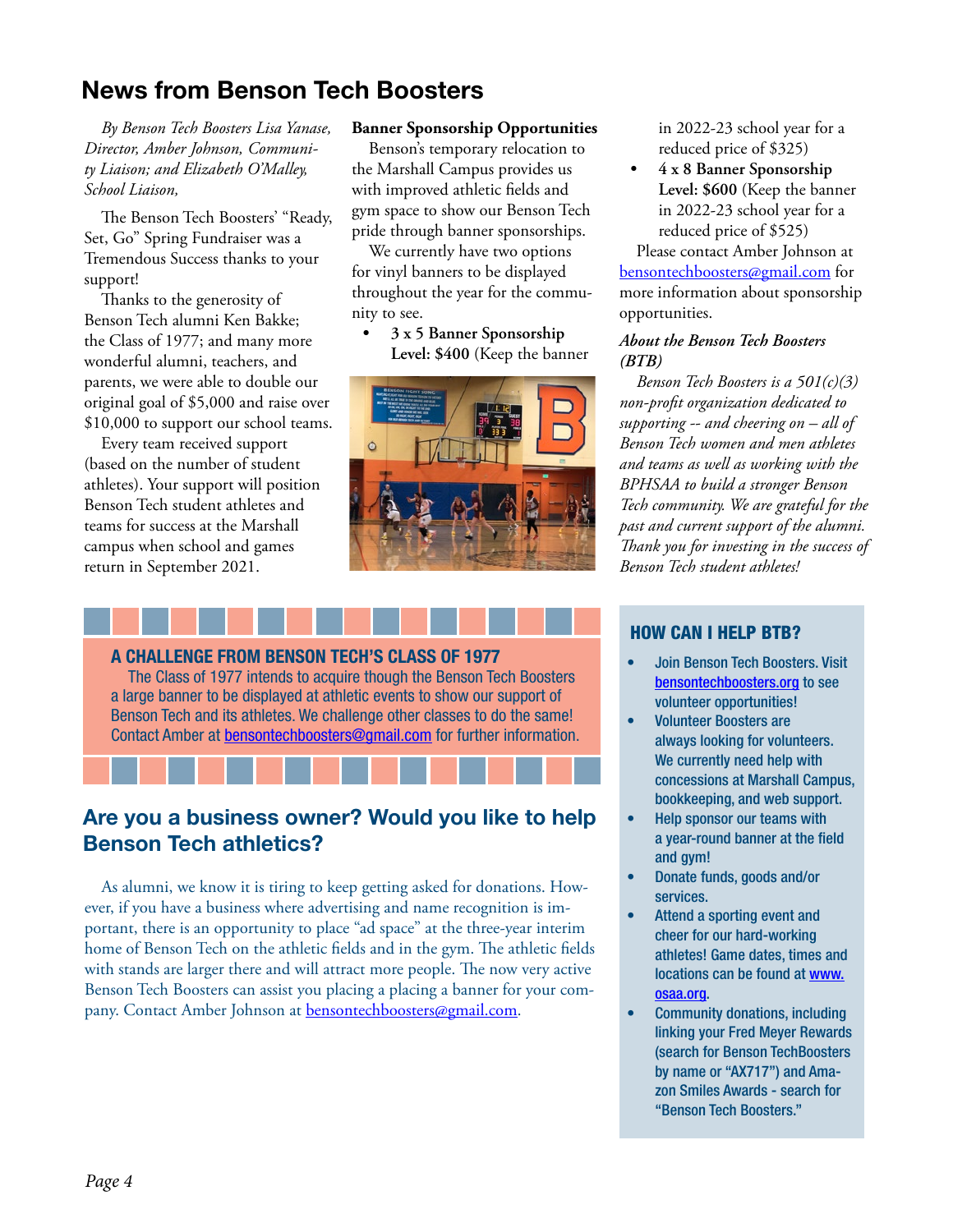

## 100th Tech Show coming up!

Benson Tech will be holding its 100th Tech Show on April 21 and April 22, 2022, in its interim home at the former Marshall High School campus in SE Portland as the original building on NE 12th Avenue, partially financed by Simon Benson, is remodeled. Visitors may miss the "old surroundings," but the Benson Tech staff and 2021-22 student body are planning an event appropriate to honor this milestone.

The BPHSAA also intends to host a special area and exhibits at Marshall to welcome alumni and their family and friends. If anyone would like to join in the planning of the alumni exhibits and events, email us at [info@bensontechalumni.org](mailto:info%40bensontechalumni.org?subject=).



*Above: Groundbreaking ceremony at Benson Tech on August 7, 2021. Photo courtesy of Nathan Swoverland.*

## Rob Johns' speech, continued from front cover

We, the Benson Tech Alumni, feel a special connection to this physical space as it represents the impact on us and thousands of Portland's kids who grew up here. We respect that legacy of the past! We respect the legacy for many of us alumni having older and younger family members who have also graduated from this school.

We now have a great hope for future generations of young Portlanders to walk through the doors of a

building dedicated to the fundamental beliefs in Career Technical Education and Science Technology Engineering and Math, but with a modern physical space to learn in.

Thank you  $-$  to the voters, the citizens, and the Board of Education of Portland Public Schools – for making this day happen, and know that the Benson Tech Alumni will work hard for the future of this school.





*Top: Ed Railey (left) was one of five Benson Tech teachers who retired at the end of 2021. Bottom: Marisel Gonzalez (left) and Steve Naganuma (right)*

# A thank you to Benson Tech's teachers who retired in 2021

Five Benson Tech teachers were honored and awarded plaques and certificates by Principal Curtis Wilson and other Benson Tech teachers and staff as the 2020-21 school year wound down. The five had between them 115 years of teaching at Benson Tech and other PPS schools.

The BPHSAA wishes to add its thanks for these teachers' efforts at Benson Tech and best wishes in the years to come to the following:

- Marisel Gonzales (Spanish)
- Markeeta Koch (Qualified Mental Health Practitioner for Benson Tech's Social Emotional Support Program)
- Steve Naganuma (Radio Broadcasting)
- Ed Railey (Automotive)
- Dave Thompson (Math and Automotive)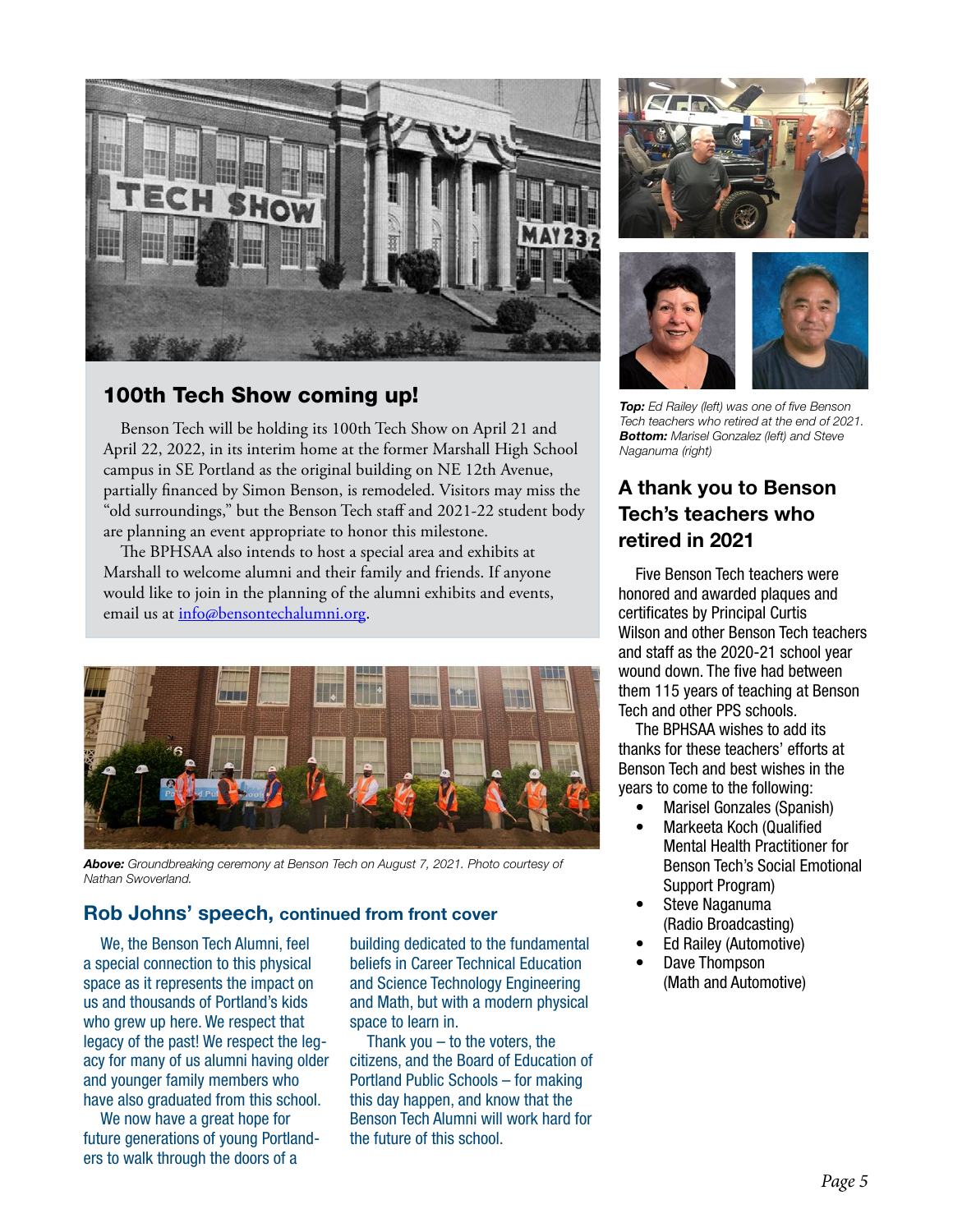# BPHSAA Annual Meeting date set

The Annual Meeting of the Benson Polytechnic High School Alumni Association (BPHSAA) will be held on November 8, 2021, at which time the main item of business will be to fill a number of Board of Directors' positions.

To be considered for one of these positions, a candidate must attend the annual meeting and may enter their own name for consideration.

Please check the BPHSAA's webiste a[t bensontechalumi.org](http:// bensontechalumi.org )  later this fall for the location and exact time of the Annual Meeting on November 8.

# Join the BPHSAA!

By becoming a member of the BPHSAA, you are helping to support the Alumni Association's numerous outreach efforts.

These initiatives include maintaining the alumni website and photo archive; disseminating information about class reunions; publishing newsletters; and hosting various social events, such as the Tech Show alumni room and the annual Benson Tech Community Picnic (typically held in August).

The BPHSAA also continues to advocate on behalf of the school, its students, staff, and distinct programs, serving as a visible and vocal presence within PPS and in the city at large.

Visit [bensontechalumni.org](http://bensontechalumni.org) for more information!



*Top: Members of Benson Tech's Class of 2021 gathered for an in-person graduation ceremony at Providence Park in downtown Portland to celebrate their achievement on June 7, 2021. The BPHSAA proudly salutes Benson Tech's 2021 graduates. Photo courtesy of Portland Public Schools/Curtis Wilson.*

# Alumni scholarships awarded

Three alumni-funded scholarships totaling over \$5,000 were awarded at Benson Tech's date "virtual" award assembly. with one-year scholarships funded by the Benson Tech Alumni Scholarship Fund awarded to three seniors:

- **• Miguel Morgan**, an electric major, plans on attending Portland Community College (PCC) this fall before entering into a journeyman electrician apprenticeship.
- **• Kimanh Nguyen**, a media design major, plans to attend PCC to obtain an associate transfer degree to eventually get a bachelor's degree in business marketing, education or design
- **• Jack Toczka,** a computer science major, plans to attend PCC to obtain an associate transfer degree to eventually get a bachelor's degree in computer science and logistics.

The BPHSAA wishes each of them well in the next phase of their studies and welcomes them to the larger community of Benson Tech graduates!

Rachael Lizo Katzen Kurynny, from the BPHSAA's Scholarship Committee participated (for the first time) in committee deliberations to pick this year's scholarship recipients.

If you'd like to contribute toward next year's scholarships, it is easy! Go to the [MyOCF Oregon Community Foundations online donation system.](https://ocf.iphiview.com/ocf/Home/GiveNow/GiveOnline/tabid/542/dispatch/contribution_id$12865_hash$c4269946c96146500e30f36d981e6a1adc3b4b39/Default.aspx) It can also be accessed via the **BPHSAA** website in the [Scholarship Fund Section](https://www.bensontechalumni.org/sections/scholarship/), which also includes information on how to donate by check. Remember that even a small gift to the Alumni's Scholarship Fund is a gift that keeps giving!